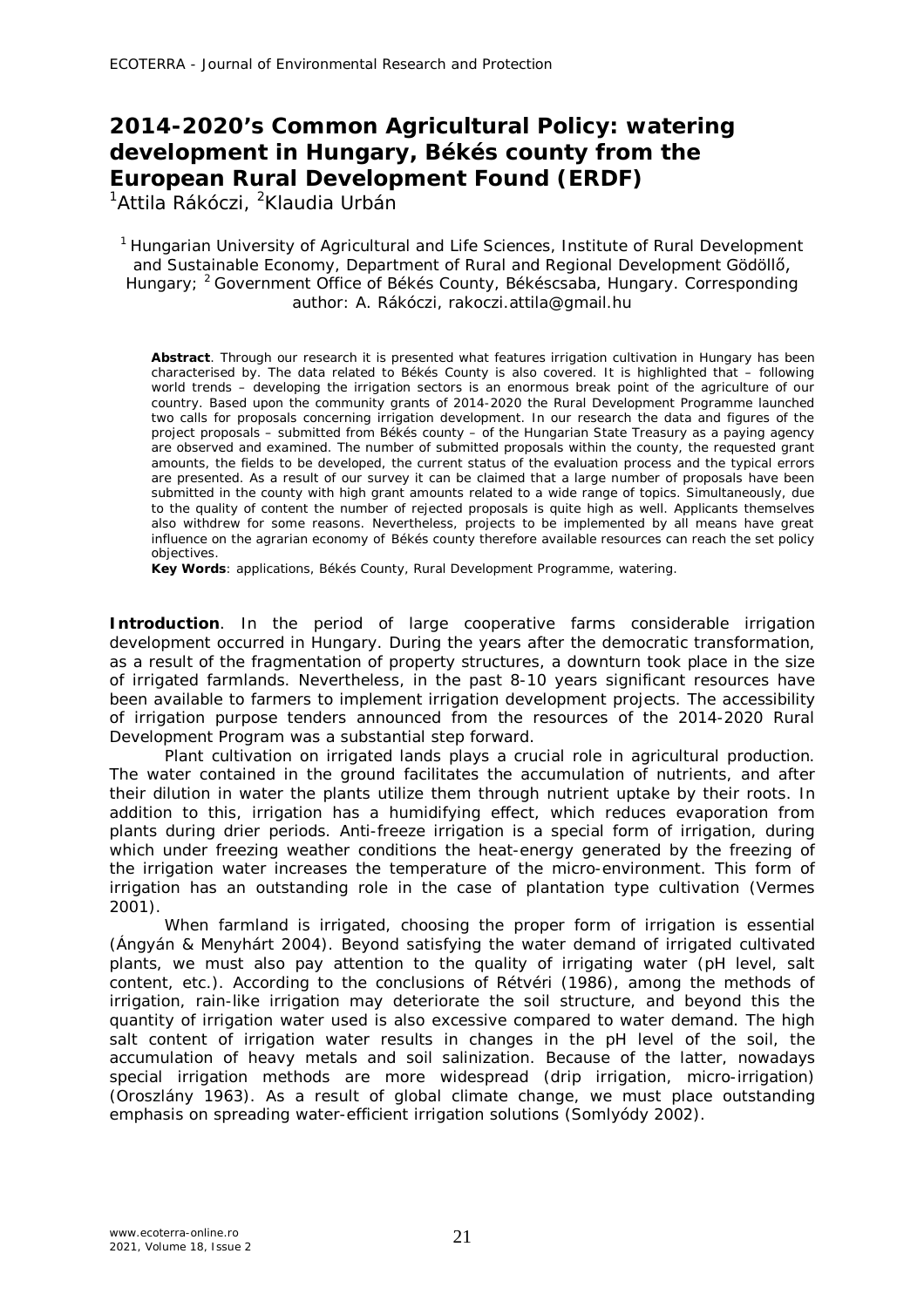According to the description of Bálint et al (1985), irrigation has a positive effect on agricultural production security, thus on its profitability. As a consequence of irrigation, germination, thus crop binding and grain densification is more effective. Thereby, higher crop yields can be achieved. It also has a farmland availability increasing effect, thus higher revenues and profits can be realized (Dégen 1972). As a results of the conditions and requirements of today's era, the intensification of global market competition, the increasing effects of climate change as well as general rainfall and water shortages, in agricultural production it is essential to spread irrigation in plant cultivation as broadly as possible (Somlyódy 2002).

*Watering areas in Hungary.* Hungary's agricultural land area equipped for irrigation was around 350 000 hectares in the 1970's. In recent years its new peak was reached in 2014 with over 160 000 hectares. However, today the amount of irrigated farmlands is under 140,000 hectares (Figure 1). After an analysis of the data, we can conclude that the amount of irrigated farmlands and the quantity of water used for irrigation significantly fluctuated year to year in the past 15-20 years, sometimes growing and sometimes shrinking, but the total agricultural land area equipped for irrigation was unchanged compared to the situation in 2000 (Tanczné & Gyüre 2018).



Figure 1. Agricultural water services (KSH 2020).

The slow development of plant cultivation on irrigated lands has complex reasons. Hungarian agricultural production habits, farmland usage conditions and our fragmented agricultural land property structure significantly contribute to this. Irrigation development is a complex issue, which involves multiple competences, including water management that is the responsibility of the Interior Ministry, since irrigation can only be developed in consideration of water reserves and harmonized with flood protection. It also involves the Ministry of Agriculture in charge of rural development, since for development projects the farmers need financial resources (Tanczné & Gyüre 2018).

**Watering areas in Békés County**. One of Hungary's most valuable agricultural regions is Békés County, where the significance of irrigated plant cultivation was great long before our times. Our County played a pioneering role in the development and spreading of irrigation in the past. Currently we are in third place nationwide, only Szolnok County and Hajdú-Bihar County is ahead of us from the aspect of the size of irrigated agricultural lands. This is not a coincidence, since the climate conditions of the County practically require farmers to mitigate the production shortfall caused by droughts by using water from our natural streams (Albel & Vincze 1963). It is evident that even in the 1960s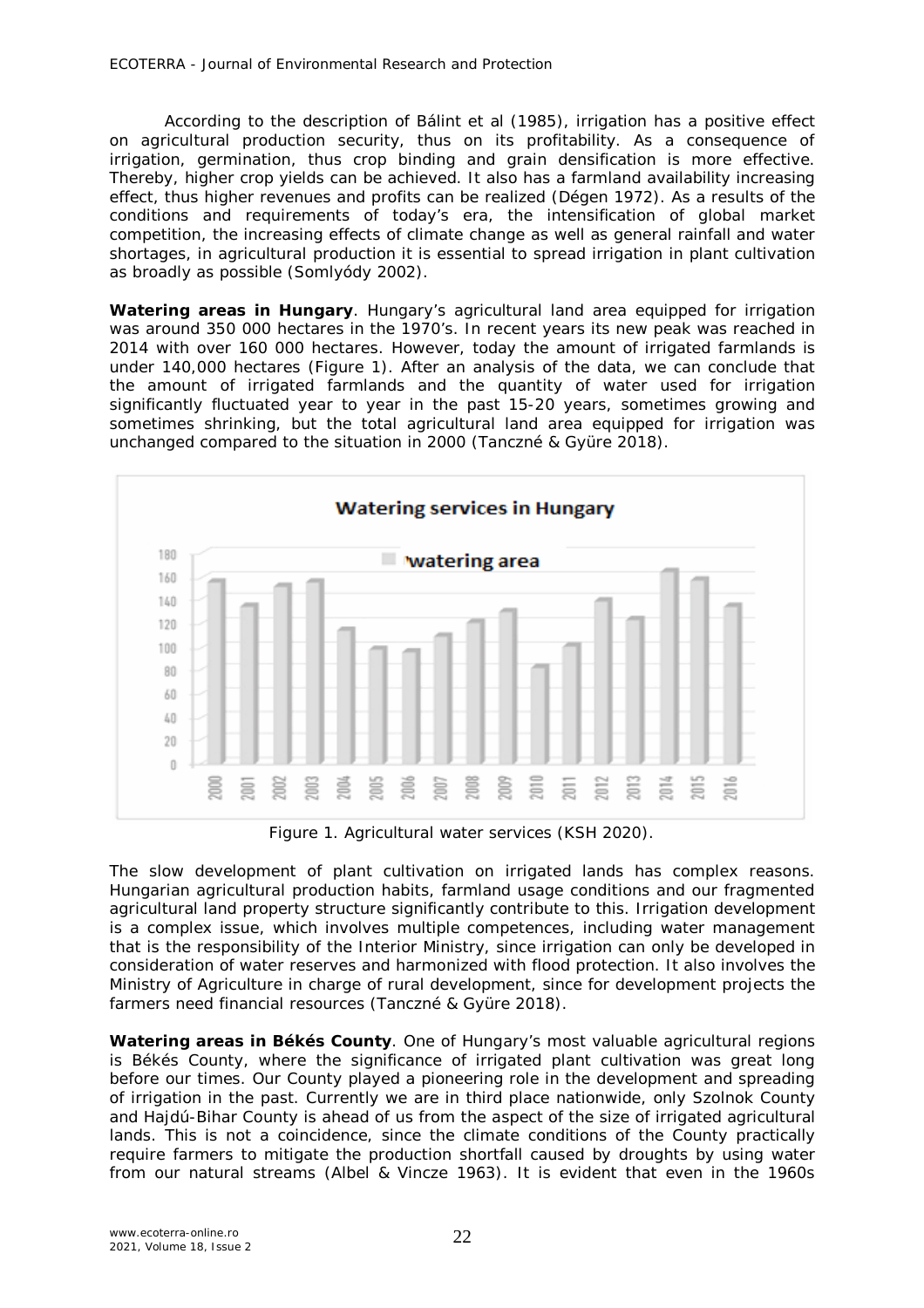irrigation development in our County was considered an outstanding opportunity. In this same volume the authors note that productivity had doubled as a result of the County's water management activity in past decades, and production security had increased.

Marjai et al (1967) described that in the period of large cooperative farms further considerable irrigation development occurred, not just nationwide, but the size of irrigated farmlands in Békés County also grew, and significant irrigation developments were achieved.

Nowadays, our County is outstanding in the South Great Plains region, compared to the other two counties, from the aspect of agricultural lands that are irrigated at least once per year. Based on data from the National Statistical Office (KSH 2020) the size of agricultural lands that are irrigated at least once per year in our County exceeded 23 000 hectares in 2012, while it was the lowest in 2015 with 15 499 hectares, in 2019 up to 21 000 hectares (Table 1).

Table 1

|  | At least watered area in Regio of South Hungarian Plain (KSH 2020) |
|--|--------------------------------------------------------------------|
|  |                                                                    |

| County       |      |                            |                                                                | Year      |        |               |       |        |
|--------------|------|----------------------------|----------------------------------------------------------------|-----------|--------|---------------|-------|--------|
|              | 2011 | 2012                       | 2013 2014                                                      | 2015      | 2016   | 2017          | 2018  | 2019   |
| <b>Rékés</b> |      |                            | 19 285 23 395 21 828 20 848 15 499 21 702 18 994 21 057 21 878 |           |        |               |       |        |
| Bács-Kiskun  |      | 11 052 14 274 12 142 9 071 |                                                                | 6660 8950 |        | 9 4 9 9       | 8 045 | 8939   |
| Csongrád     |      |                            |                                                                | 9 7 5 2   | 18 284 | 13 581 12 781 |       | 13.570 |

When farmers submit their applications for agricultural subsidy, they have a reporting obligation in their so-called Uniform Application, even if they wish to irrigate their land in a specific year. In the course of the application, they report the location and size of the land intended to be irrigated. It is evident from the data of Table 2 that more land has been reported in the County since 2015 than the number of cases when the irrigation was actually performed. Based on the Table's data the trend is significant, according to which the land area planned to be irrigated continuously grew, while the size of agricultural land actually irrigated was reduced year after year.

Table 2

Watered area in Békés County from the Uniform Application

| Year | Number of application | Hectar |
|------|-----------------------|--------|
| 2015 | 337                   | 16 432 |
| 2016 | 313                   | 21 839 |
| 2017 | 279                   | 19 129 |
| 2018 | 252                   | 18 591 |
| 2019 | 306                   | 17 770 |
| 2020 | 288                   | 18 325 |

*The Common Agricultural Policy's (CAP) watering applications.* During the 2014- 2020 cycle of the Common Agricultural Policy (CAP) the Rural Development Program provides numerous opportunities for the development of the agricultural sector, including irrigation. During this cycle, the total amount of available resources was HUF 1,310 billion. While during the 2007-2013 cycle a total of HUF 20 billion was spent on the development of agricultural water management (which included European Union developments, not just producers), in the 2014-2020 cycle HUF 49.5 billion is available for irrigation development, as well as a further HUF 19.3 billion for plantation establishment with the development of an irrigation option.

Two tender announcements were published for the above funds. One of them is VP-2-4.1.3.2.-16, entitled Subsidy for landscaping modernization, plantation establishment with the development of an irrigation option. The purpose of the subsidy is the usage of more modern technologies than current ones, the establishment of modern plantations, the modernization of species selection, improving average yield productivity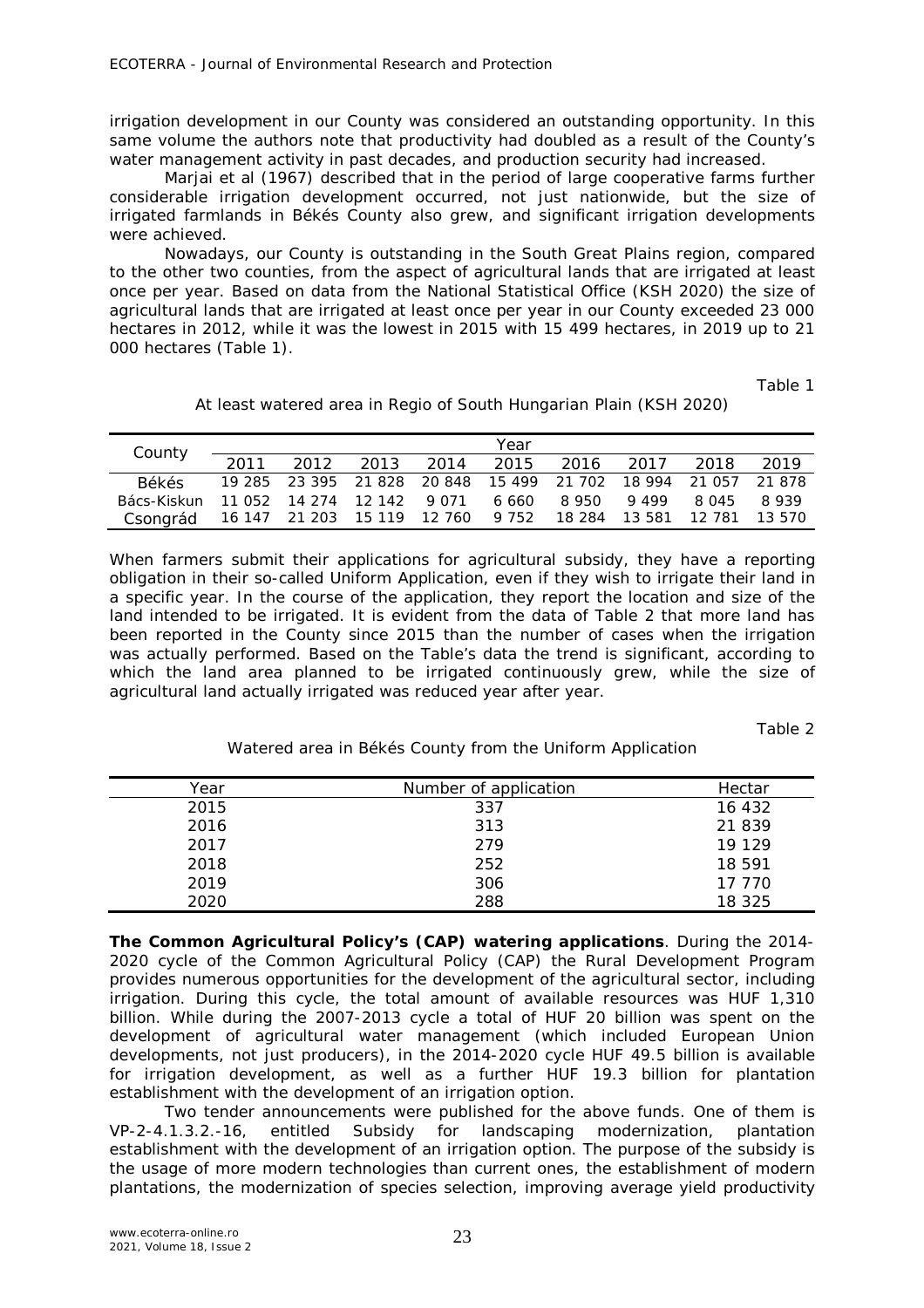and quality as well as irrigation modernization. Its further purpose is to increase fruit production competitiveness within the landscaping sector as well as raising added value by subsidizing the spread of new, innovative and environment friendly production technologies and production methods (VP 2020).

The other tender is VP2.-4.1.4-16 entitled Subsidy for the development of agricultural water management sector. The purpose of the subsidy is water retention for agricultural production security and in the interest of adapting to climate change, sustainable management of our water reserves, spreading water-efficient irrigation technologies, providing climate change resistant production methods and sustainable land use. It is also a subsidy for bringing surface and underground bodies of water into a good condition and/or preserving their good condition from the aspect of quantity (VP 2020).

**Material and Method**. During our research we study the data of the Hungarian State Treasury as the funds payer agency of agricultural and rural development subsidies in Hungary, requesting the data from the Békés County Government Office as intermediary agent.

In our study we analyze the applications submitted in Békés County for the subsidies announced in the Rural Development Program's 2014-2020 cycle *VP-2- 4.1.3.2.-16, entitled Subsidy for landscaping modernization, plantation establishment with the development of an irrigation option*, as well as *VP2.-4.1.4-16 entitled Subsidy for the development of agricultural water management sector*. We present the number of submitted applications for the tenders, their target areas, the tender amounts, the range of applicants, the size of the affected farmlands as well as the current situation in the approval of applications. In the analysis we also present the typical mistakes made by applicants in the tender process.

**Results and Discussion**. For the tender announcement VP2.-4.1.4-16 entitled Subsidy for the development of agricultural water management sector, a total of 99 applications were submitted in Békés County, in the amount of nearly HUF 4 billion. Of these 54 applications were approved, 26 applications were rejected and in the case of 13 application the under process is still ongoing (Table 3).

Table 3

| Status of         | Applicaton | Support value |                    | Private      | Economic | $Co-$     |
|-------------------|------------|---------------|--------------------|--------------|----------|-----------|
| application       | (pieces)   | (HUF)         | Farmer<br>(pieces) | entrepreneur | company  | operative |
|                   |            |               |                    | (pieses)     | (pieces) | (pieces)  |
| Supported         | 54         | 1899977368    | 21                 | 16           |          | O         |
| Rejected          | 26         | 518 745 679   | 11                 | 8            |          | O         |
| Decommitted       | 6          | 208 270 389   |                    |              |          | 0         |
| Under process     | 13         | 1 399 299 597 |                    |              | 6        | 0         |
| Suspended         | ი          |               |                    |              |          |           |
| Total application | 99         | 4 026 293 033 | 38                 | 28           | 33       |           |

VP2.-4.1.4-16 development of agricultural water management branch

The distribution of the applications according to economic actors is also significant (Table 4). The number of primary producers is high, the number of private businesses is lower. However, the former undertake lower amounts than business associations. In the case of approved applications the approved subsidy amount is somewhat lower than the requested amount.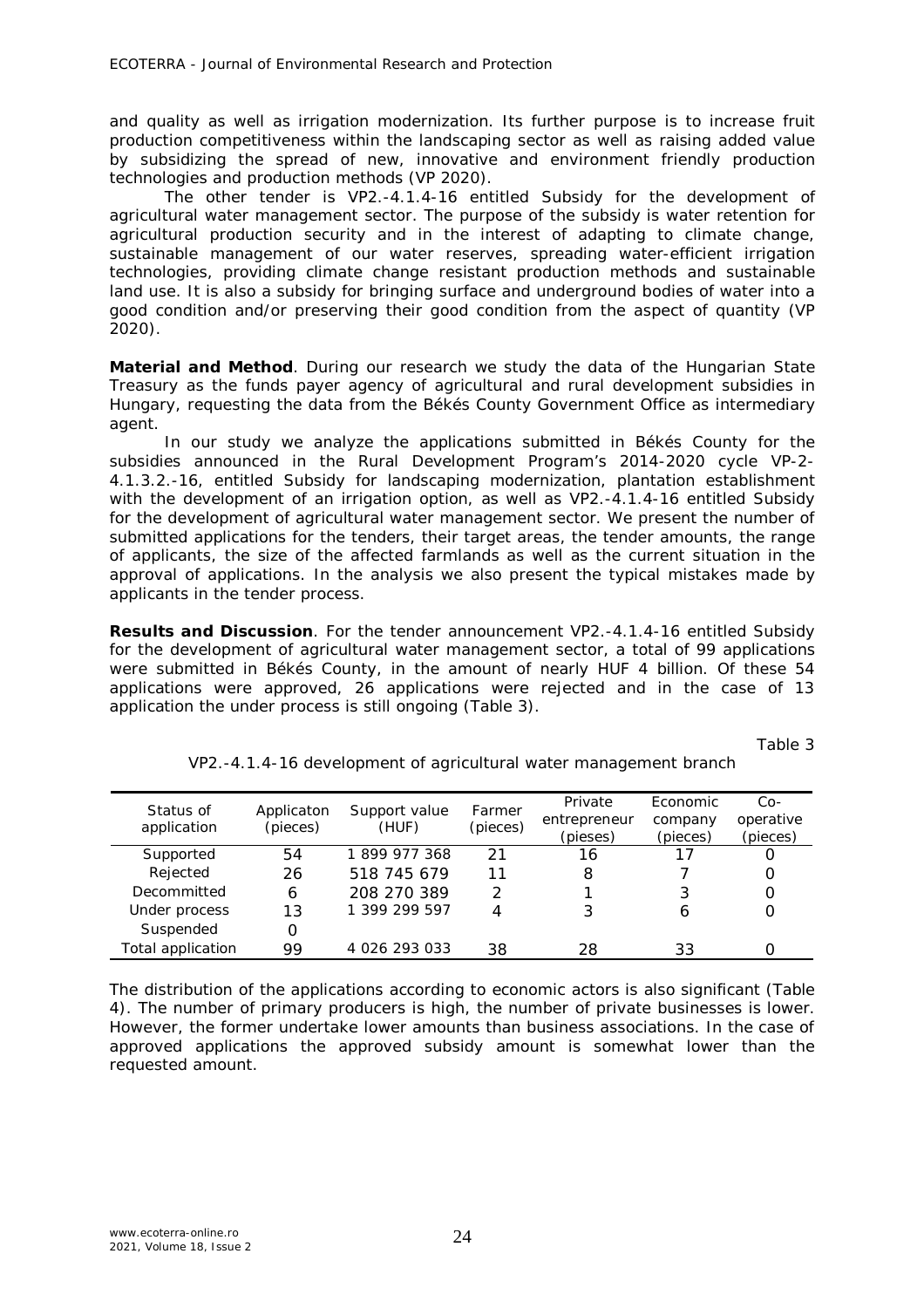Table 4

| Category             | Supported (pieces) | Applicationed value (HUF) | Supported value (HUF) |
|----------------------|--------------------|---------------------------|-----------------------|
| Farmer               |                    | 290 903 386               | 279 834 560           |
| Private entrepreneur | 16                 | 732 282 324               | 725 513 922           |
| Economic company     | 17                 | 876 791 658               | 871 721 879           |
| Total                | 54                 | 1899 977 368              | 1 877 070 361         |

The dismolition of the supported applications in detail

Among the principal reasons for the rejection of applications in the case of several clients was that the quantity condition of body of water affected by the irrigation development was qualified lower than 'good'. It also happened that the applicant failed submit the water management permit even after a request of remedying this deficiency. It also happened that the clients had no settled ownership status regarding the properties affected by the development, the right of use was not certified, which the client failed to certify even after a request of remedying this deficiency. It occurred that the applicant failed to reach the minimally required agricultural activity revenue in the last business year (EUR 6,000), or his agricultural activity revenue did not reach the 50% of total revenue required by the tender announcement. The investment would have been useful for several agricultural producers, but the application was submitted in a consortium form.

For the tender announcement VP-2-4.1.3.2.-16, entitled Subsidy for landscaping modernization, plantation establishment with the development of an irrigation option, a total of 23 applications were submitted in Békés County, in the amount of nearly HUF 400 million. Of these 8 applications were approved, 6 applications were rejected, 8 were withdrawn by the applicants and 1 is currently in suspended status (Table 5).

Table 5

| Status of         | Applicaton | Applicationed | Farmer  | Private      | Economic | $Co-$     |
|-------------------|------------|---------------|---------|--------------|----------|-----------|
|                   |            |               |         | entrepreneur | company  | operative |
| application       | (pieces)   | value (HUF)   | (peces) | (pieses)     | (pieces) | (pieces)  |
| Supported         | 8          | 106 276 689   | 5       |              |          |           |
| Rejected          | b          | 76 290 161    | 4       |              |          |           |
| Decommitted       | 8          | 200 900 310   | 6       |              |          |           |
| Suspended         |            | 3 298 138     |         |              |          |           |
| Total application | 23         | 386 765 298   | 16      |              |          |           |

VP-2-4.1.3.2.-16 The modernisation of a nursery - onto the support of plantation setup with the opportunity of the forming of watering

The overwhelming majority of approved applicants are in primary producer status and primary producers undertook a significant portion of the requested funds as well. The land areas affected by the developments are plantations in excess of 47 hectares. In the case of approved applications the approved subsidy amount is somewhat lower than the requested amount (Table 6).

Table 6

The dismolition of the supported applications in detail

|                      | Supported | Applicationed value | Supported value | Area  |
|----------------------|-----------|---------------------|-----------------|-------|
| Category             | (pieces)  | (HUF)               | (HUF)           | (ha)  |
| Farmer               |           | 94 041 835          | 93 920 706      | 30.87 |
| Private entrepreneur |           | 7 552 739           | 7 085 899       | 11,97 |
| Economic company     |           | 4 682 115           | 4 685 246       | 4,39  |
| Total                |           | 106 276 689         | 105 691 851     | 47.23 |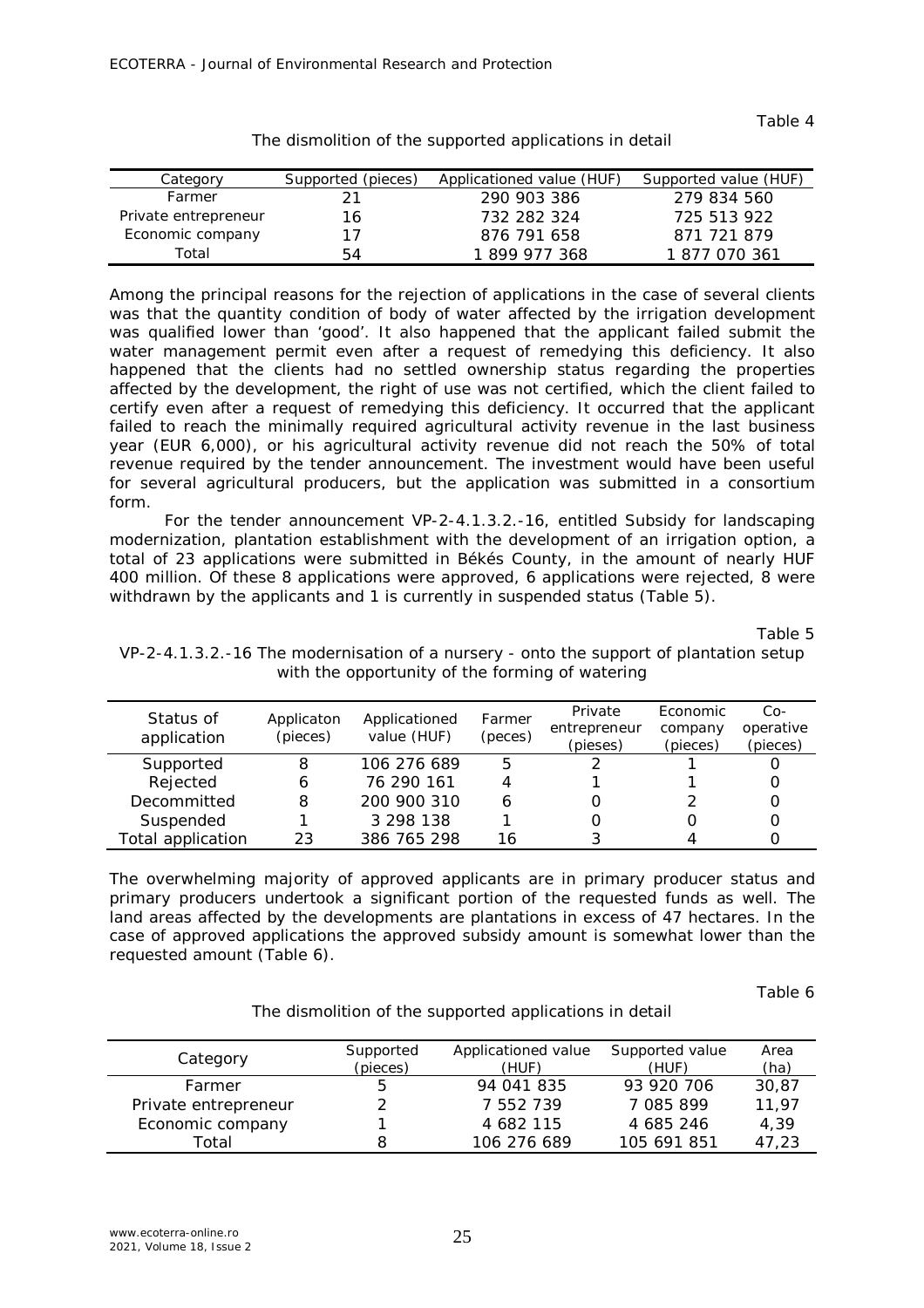The rejections occurred because of the following 'typical' mistakes. It happened that the applicant couldn't fulfil the minimal requirements of the plantation type specified in the application. Some applications were submitted where based on the lease agreements it was uncertain if the property's use would be permitted for the entire period of the development project. It was also a reason for rejection if the submitted plantation development plan failed to contain the soil protection, or the irrigation and soil protection plan, or the client in his application failed to include the certifying document regarding the fulfilment of the minimal requirement system of the plantation type specified in the application.

**Conclusions**. A significant number of clients submitted applications for the 2 tenders announced in the 2014-2020 cycle of the Common Agricultural Policy (CAP) the Rural Development Program. There were a large number of rejections, but these all happened as a result of objective factors. In the case of both tender types the number of withdrawals was also high. At the same time, the subsidized and approved investment projects can considerably contribute to the agricultural performance of the County.

**Acknowledgements**. The research has been conducted as part of an application for the Szent István Egyetem Szenátusa Grassalkovich scholarship and for the EFOP 3.4.3-16- 2016-00012 scholarship for agricultural knowledge development with integrated practice and methodological development for the digital age.

## **References**

- Albel A., Vincze F., 1963 Békés megye öntözéses gazdálkodása. A Gyulai Erkel Ferenc Múzeum Kiadványai 47:1-38.
- Ángyán J., Menyhárt Z., 2004 Alkalmazkodó növénytermesztés, környezete és tájgazdálkodás. Szaktudás Kiadóház, Budapest, 559 pp.
- Bálint A., Debreczeni B., Farkas P., Ángyán J., Bardach S., 1985 A kukoricatermesztés kézikönyve. Mezőgazdasági Kiadó, Budapest, 559 pp.
- Békés Megyei Kormányhivatal, 2020 Adatok a Vidékfejlesztési Program öntözésfejlesztési pályázataira benyújtott békés megyei kérelmekről.
- Dégen I., 1972 Vízgazdálkodás I. Tankönyvkiadó, Budapest, 518 pp.
- Központi Statisztikai Hivatal (KSH)., 2020 Szerves és műtrágyázás, öntözés 2004-től. Available at: https://www.ksh.hu/docs/hun/xstadat/xstadat\_eves/i\_omn029b.html. Accessed: August, 2020.
- Marjai G., Kovács G., Forján J., Hanyecz V., 1967 Békés megyei termelőszövetkezetek öntözéses gazdálkodásának alakulása 1966 - ig és a továbbfejlesztés lehetőségei. MTSZ Békés Megyei szövetsége, Szarvas.
- Oroszlány I., 1963 Vízgazdálkodás a mezőgazdaságban. Mezőgazdasági Könyv és Folyóiratkiadó Vállalat, Budapest, 303 pp.
- Rétvéri L., 1986 Vízgazdálkodási alapismeretek. Országos Pedagógiai Intézet, Budapest, 145 pp.
- Somlyódy L., 2002 A hazai vízgazdálkodás stratégiai kérdései. Magyar Tudományos Akadémia, Budapest, 402 pp.
- Tanczné O. C., Gyüre A., 2018 Az öntözéses gazdálkodás aktualitásai. Agronapló 3:17- 18.

Vermes L., 2001 Vízgazdálkodás. Szaktudás Kiadóház Zrt., Budapest.

Vidékfejlesztési Program (VP), 2020 Available at: https://www.palyazat.gov.hu/vp2-414- 16-a-mezgazdasgi-vzgazdlkodsi-gazat-fejlesztse. Accessed: August, 2020.